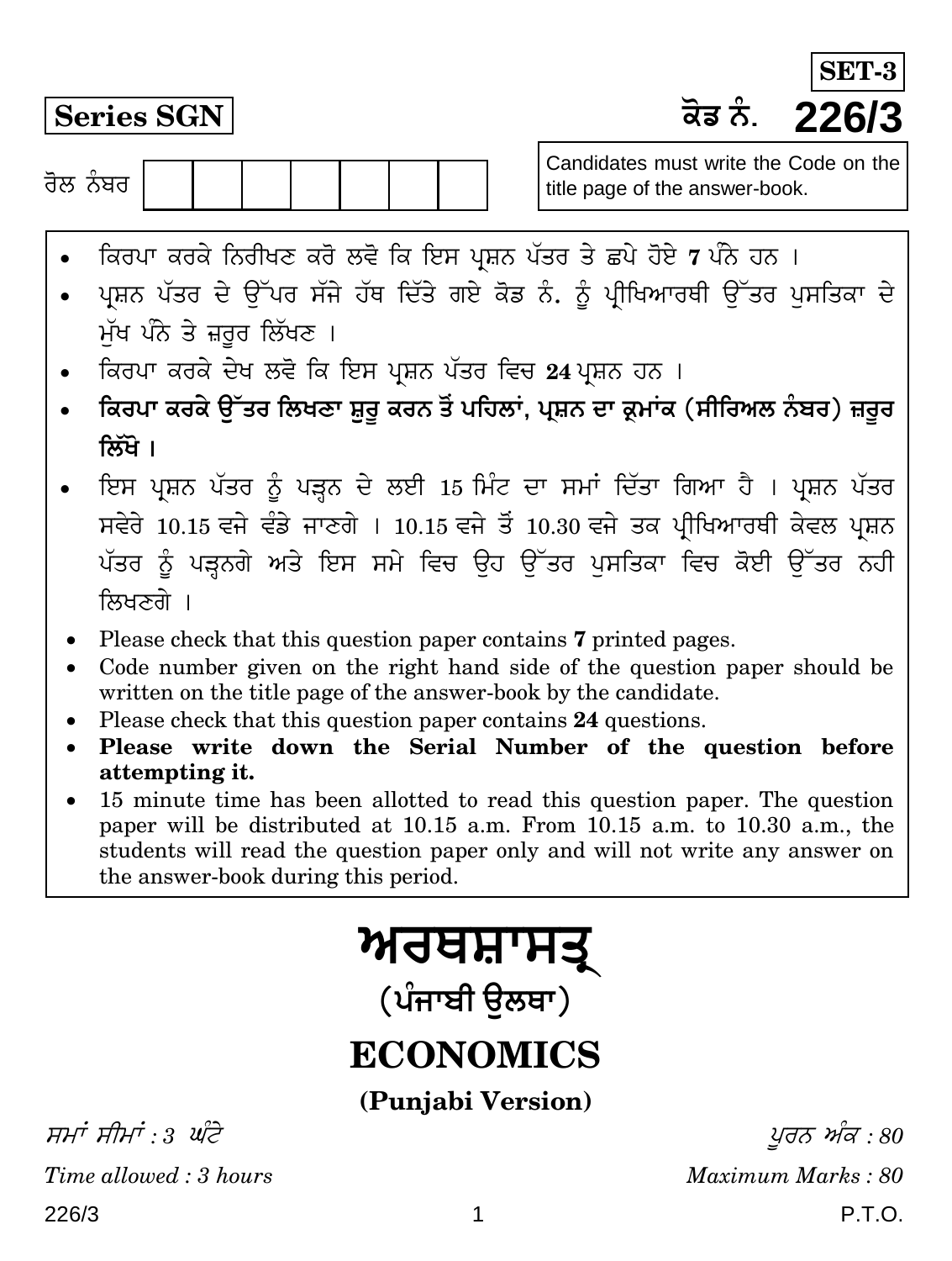### ਵਿਆਪਕ ਨਿਰਦੇਸ਼:

- ਦੋਹਾਂ ਖੰਡਾਂ ਦੇ **ਸਾਰੇ** ਪੁਸ਼ਨ ਜ਼ਰਰੀ ਹਨ ।  $(i)$
- ਹਰ ਇਕ ਪ੍ਰਸ਼ਨ ਦੇ ਨਿਰਧਾਰਿਤ ਅੰਕ ਉਸਦੇ ਸਾਹਮਣੇ ਦਿਤੇ ਗਏ ਹਨ ।  $(ii)$
- ਪਸ਼ਨ ਸੰਖਿਆ 1 4 ਅਤੇ 13 16 ਬਹੁਤ ਛੋਟੇ ਉੱਤਰ ਵਾਲੇ ਪ੍ਰਸ਼ਨ ਹਨ, ਹਰ  $(iii)$ ਇਕ ਪ੍ਰਸ਼ਨ ਦਾ 1 ਅੰਕ ਹੈ । ਇਨ੍ਹਾਂ ਚੋਂ ਹਰ ਪ੍ਰਸ਼ਨ ਦਾ ਉੱਤਰ ਕੇਵਲ **ਇੱਕ ਵਾਕ** ਵਿਚ ਦਿਓ ।
- ਪ੍ਰਸ਼ਨ ਸੰਖਿਆ 5 6 ਅਤੇ 17 18 ਛੋਟੇ ਉੱਤਰ ਵਾਲੇ ਪ੍ਰਸ਼ਨ ਹਨ, ਹਰ ਇਕ  $(iv)$ ਪ੍ਰਸ਼ਨ ਦੇ 3 ਅੰਕ ਹਨ । ਹਰ ਇਕ ਪ੍ਰਸ਼ਨ ਦਾ ਉੱਤਰ ਆਮਤੋਰ ਤੇ 60 ਸ਼ਬਦਾਂ ਤੋਂ ਵਧੇਰੇ ਨਹੀਂ ਹੋਣਾ ਚਾਹੀਦਾ ।
- ਪ੍ਰਸ਼ਨ ਸੰਖਿਆ 7 9 ਅਤੇ 19 21 ਵੀ ਛੋਟੇ ਉੱਤਰ ਵਾਲੇ ਪ੍ਰਸ਼ਨ ਹਨ, ਹਰ  $(v)$ ਇਕ ਪ੍ਰਸ਼ਨ ਦੇ 4 ਅੰਕ ਹਨ । ਹਰ ਇਕ ਪ੍ਰਸ਼ਨ ਦਾ ਉੱਤਰ ਆਮਤੋਰ ਤੇ 70 ਸ਼ਬਦਾਂ ਤੋਂ ਵਧੇਰੇ ਨਹੀਂ ਹੋਣਾ ਚਾਹੀਦਾ ।
- ਪ੍ਰਸ਼ਨ ਸੰਖਿਆ 10 12 ਅਤੇ 22 24 ਵਿਆਖਿਆਤਮਕ ਉੱਤਰ ਵਾਲੇ ਪ੍ਰਸ਼ਨ  $(vi)$ ਹਨ, ਹਰ ਇਕ ਪ੍ਰਸ਼ਨ ਦੇ 6 ਅੰਕ ਹਨ । ਹਰ ਇਕ ਪ੍ਰਸ਼ਨ ਦਾ ਉੱਤਰ ਆਮਤੋਰ ਤੇ 100 ਸਬਜਾਂ ਤੋਂ ਵਧੇਰੇ ਨਹੀਂ ਹੋਣਾ ਚਾਹੀਜਾ ।
- ਉੱਤਰ ਸੰਖੇਪ ਅਤੇ ਢਕਵੇ ਹੋਣੇ ਚਾਹੀਦੇ ਹਨ ਅਤੇ ਕੋਸਿਸ਼ ਕਰੋ ਕਿ ਦਿੱਤੀ ਹੋਈ  $(vii)$ ਸੀਮਾ ਵਿੱਚ ਹੀ ਦਿੱਤੇ ਜਾਣ ।

#### ਖੰਡ ਅ

 $\mathbf{1}$ 

- ਜਦੋਂ 100 ਇਕਾਈਆਂ ਦਾ ਉਤਪਾਦਨ ਕਰਨ ਦੀ ਕਲ ਸਥਿਰ ਲਾਗਤ ₹ 30 ਹੋਵੇ ਅਤੇ 1. ਔਸਤ ਪਰਿਵਰਤਨਸ਼ੀਲ (ਅਸਥਿਰ) ਲਾਗਤ  $\bar{x}$  3 ਹੋਵੇ ਤਾਂ ਕੁਲ ਲਾਗਤ ਇਹ ਹੋਵੇਗੀ : (ਸਹੀ ਵਿਕਲਪ ਚਣੋ)
	- $\overline{z}$  3  $(a)$
	- $(b)$  $\overline{\xi}$  30
	- $(c)$  $\overline{\xi}$  270
	- $(b)$  $\overline{\xi}$  330

2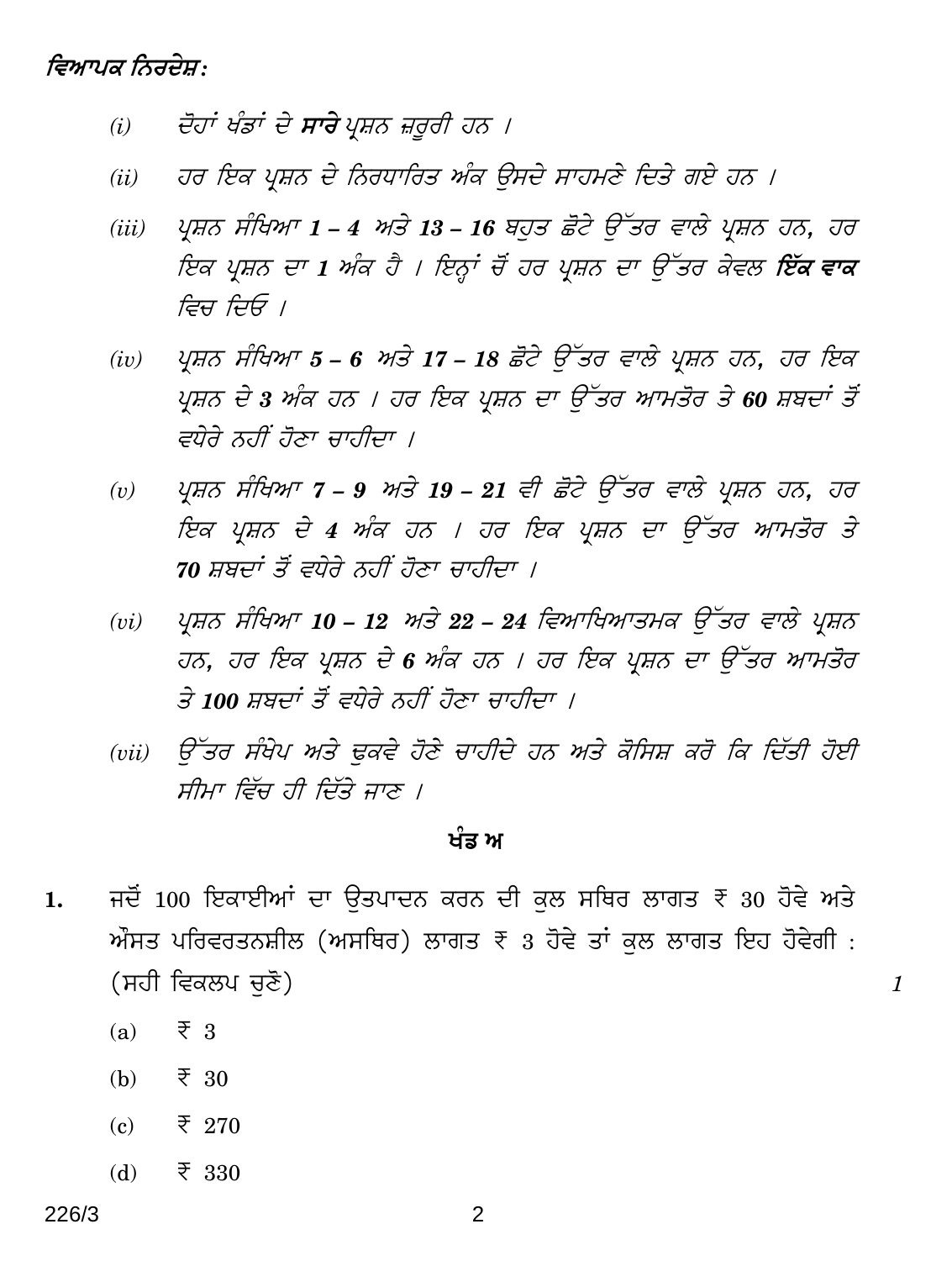- ਜਦੋਂ ਔਸਤ ਉਤਪਾਦ ਵਧ ਤੋਂ ਵਧ ਹੁੰਦਾ ਹੈ, ਤਾ ਸੀਮਾਂਤ ਉਤਪਾਦ : (ਸਹੀ ਵਿਕਲਪ  $2.$ ਚਣੋ)
	- ਔਸਤ ਉਤਪਾਦ ਦੇ ਬਰਾਬਰ ਹੰਦਾ ਹੈ  $(a)$
	- ਔਸਤ ਉਤਪਾਦ ਤੋਂ ਘਟ ਹੰਦਾ ਹੈ  $(b)$
	- ਔਸਤ ਉਤਪਾਦ ਤੋਂ ਜ਼ਿਆਦਾ ਹੰਦਾ ਹੈ  $\epsilon$
	- ਉਪਰਲਿਆਂ ਵਿਚੋਂ ਕੋਈ ਵੀ ਹੋ ਸਕਦਾ ਹੈ  $(b)$
- ਸਕਾਰਾਤਮਕ (ਆਦਰਸ਼ਕ) ਅਰਥ ਸ਼ਾਸਤਰ ਦਾ ਇਕ ਉਦਾਹਰਣ ਦਿਓ। 3.  $\mathbf{1}$
- ਸਥਿਰ ਲਾਗਤ ਦੀ ਪਰਿਭਾਸ਼ਾ ਦਿਓ ।  $\overline{4}$ .
- ''ਤਕਨੀਕ ਦੇ ਚਣਾਵ'' ਦੀ ਕੇਂਦਰੀ ਸਮਸਿਆ ਸਮਝਾਓ । 5. 3

#### ਜਾਂ

- ''ਕਿਸਦੇ ਲਈ ਉਤਪਾਦਨ ਕੀਤਾ ਜਾਏ'' ਦੀ ਕੇਂਦਰੀ ਸਮਸਿਆ ਸਮਝਾਓ ।  $\mathfrak{Z}$
- ਬੇਲੋਚ ਮੰਗ ਤੋਂ ਕੀ ਭਾਵ ਹੈ ? ਪੂਰੀ ਤਰਾਂ ਬੇਲੋਚ ਮੰਗ ਨਾਲ ਇਸਦੀ ਤਲਨਾ ਕਰੋ । 6.  $\mathfrak{3}$
- ਜਦੋਂ ਇਕ ਵਸਤੂ ਦੀ ਕੀਮਤ ₹ 4 ਪ੍ਰਤੀ ਇਕਾਈ ਤੋਂ ਵਧ ਕੇ ₹ 5 ਪ੍ਰਤੀ ਇਕਾਈ ਹੁੰਦੀ 7. ਹੈ, ਤਾਂ ਇਸਦੀ ਬਜਾਰ ਪੁਰਤੀ 100 ਇਕਾਈ ਤੋਂ ਵਧ ਕੇ 120 ਇਕਾਈ ਹੋ ਜਾਂਦੀ ਹੈ। ਪੂਰਤੀ ਦੀ ਕੀਮਤ ਲੋਚ ਦਾ ਲੇਖਾ ਕਰੋ । ਕੀ ਪੂਰਤੀ ਲੋਚਦਾਰ ਹੈ ? ਕਾਰਣ ਦਿਓ ।  $\overline{4}$

 $\mathcal{I}$ 

 $\mathcal{I}$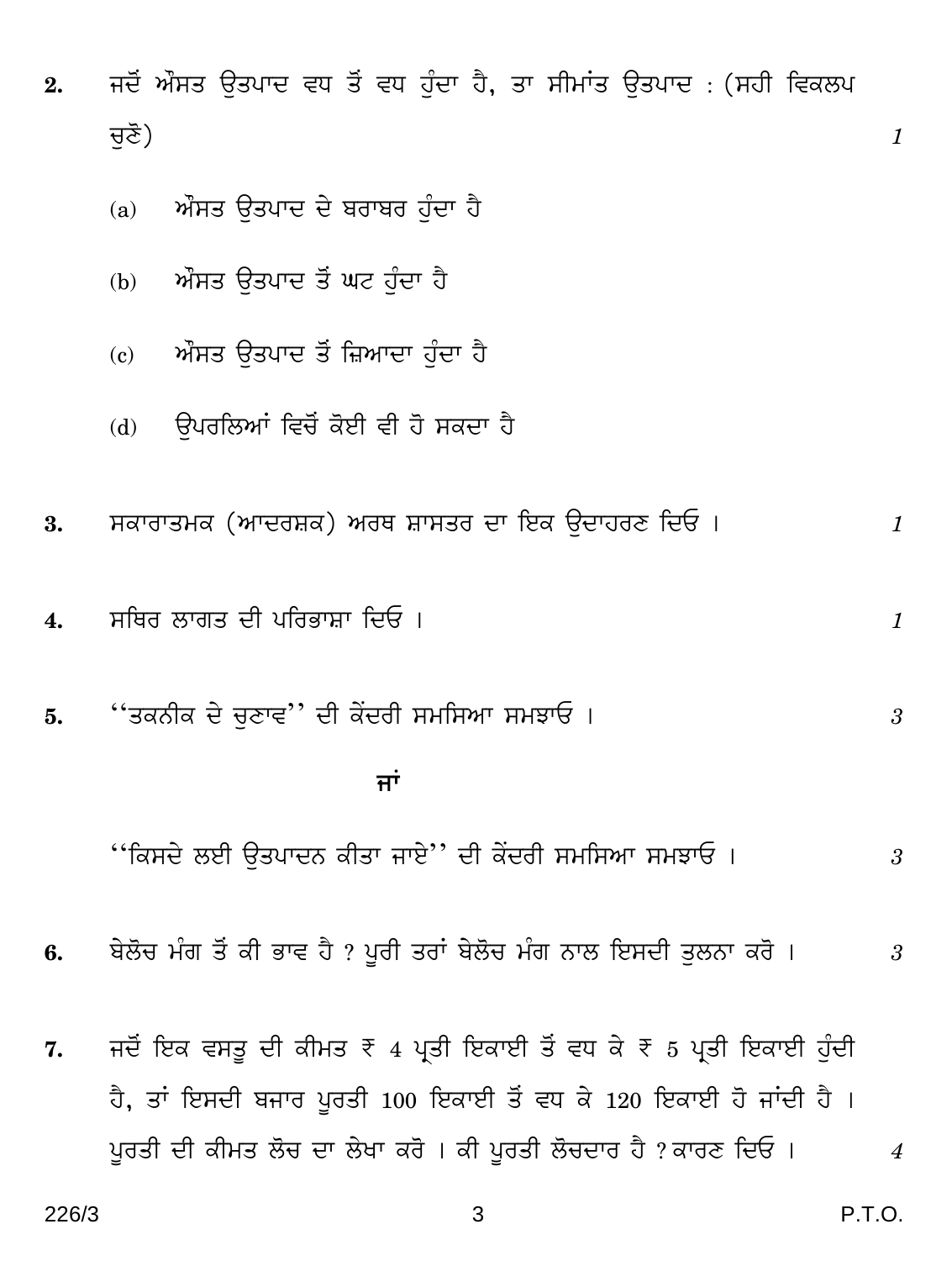- 8. ਸਭ ਤੋਂ ਉਪਰਲੀ ਕੀਮਤ ਸੀਮਾ ਦਾ ਨਿਰਧਾਰਨ ਤੋਂ ਕੀ ਭਾਵ ਹੈ ? ਇਸਦੇ ਪਰਿਣਾਮ g`PpG & *4*
- 9. ਇਕ ਵਸਤ ਦੀ ਕੀਮਤ ਪਤਾ ਹੋਣ ਤੇ ਇਕ ਉਪਭੋਗਤਾ ਇਹ ਕਿਵੇਂ ਫੈਸਲਾ ਕਰੇਗਾ ਕਿ Eh Eg egWv Yr qHW²¾r `pWcp IcrYy ? g`PpG & *4*

### ਿੰਦਰ ਸੀ। ਇਸ ਦੇ ਸ਼ਾਮਲ <mark>ਜਾਂ</mark>

<u>ਅਨਧਿਮਾਨ ਵਕਰ ਕੀ ਹੈ ? ਅਨਧਿਮਾਨ ਵਕਰ ਦੀਆਂ ਤਿੰਨ ਵਿਸ਼ੇਸ਼ਤਾਵਾਂ ਦੱਸੋ । 4</u>

10. ਏਕਾਧਿਕਾਰੀ ਪ੍ਰਤਿਯੋਗਤਾ ਦੀਆਂ ਤਿੰਨ ਵਿਸ਼ੇਸ਼ਤਾਵਾਂ ਲਿੱਖੋ । ਇਨ੍ਹਾਂ ਵਿਚੋਂ ਕਿਹੜੀ ਵਿਸੇਸ਼ਤਾ ਇਸਨੂੰ ਪੂਰਨ ਪ੍ਰਤਿਯੋਗਤਾਂ ਤੋਂ ਵੱਖ ਕਰਦੀ ਹੈ ਅਤੇ ਕਿੳਂਂ ? *6* 

#### <u>ਜਾਂ</u>

<u>ਹੇਠ ਲਿਖਿਆਂ ਦੇ ਪਰਿਣਾਮ ਸਮਝਾਓ :  $6$ </u>

- (a) ਪੂਰਨ ਪ੍ਰਤਿਯੋਗਤਾ ਵਿਚ ਫਰਮਾਂ ਦੇ ਪ੍ਰਵੇਸ਼ ਕਰਨ ਅਤੇ ਉਦਯੋਗ ਛੋੜਨ ਦੀ ਆਜ਼ਾਦੀ
- (b) ਅਲਪਾਧਿਕਾਰ ਵਿਚ ਗੈਰ-ਕੀਮਤ ਪਤਿਯੋਗਤਾ
- 11. ਅਨਧਿਮਾਨ (ੳਦਾਸੀਨ) ਵਕਰ ਵਿਸ਼ਲੇਸ਼ਣ ਰਾਹੀਂ ਇਕ ੳਪਭੋਗਤਾ ਦੇ ਸੰਤਲਨ ਦੀਆਂ ਸ਼ਰਤਾਂ ਸਮਝਾਓ ।  $6$
- 12. ਸੀਮਾਂਤ ਆਗਮ (ਸਮਪ੍ਰਾਪਤੀ) ਅਤੇ ਸੀਮਾਂਤ ਲਾਗਤ ਦੀ ਸਹਾਇਤਾ ਨਾਲ ਉਤਪਾਦਕ ਸੰਤਲਨ ਦੀਆਂ ਸ਼ਰਤਾਂ ਸਮਝਾਓ ।  $6$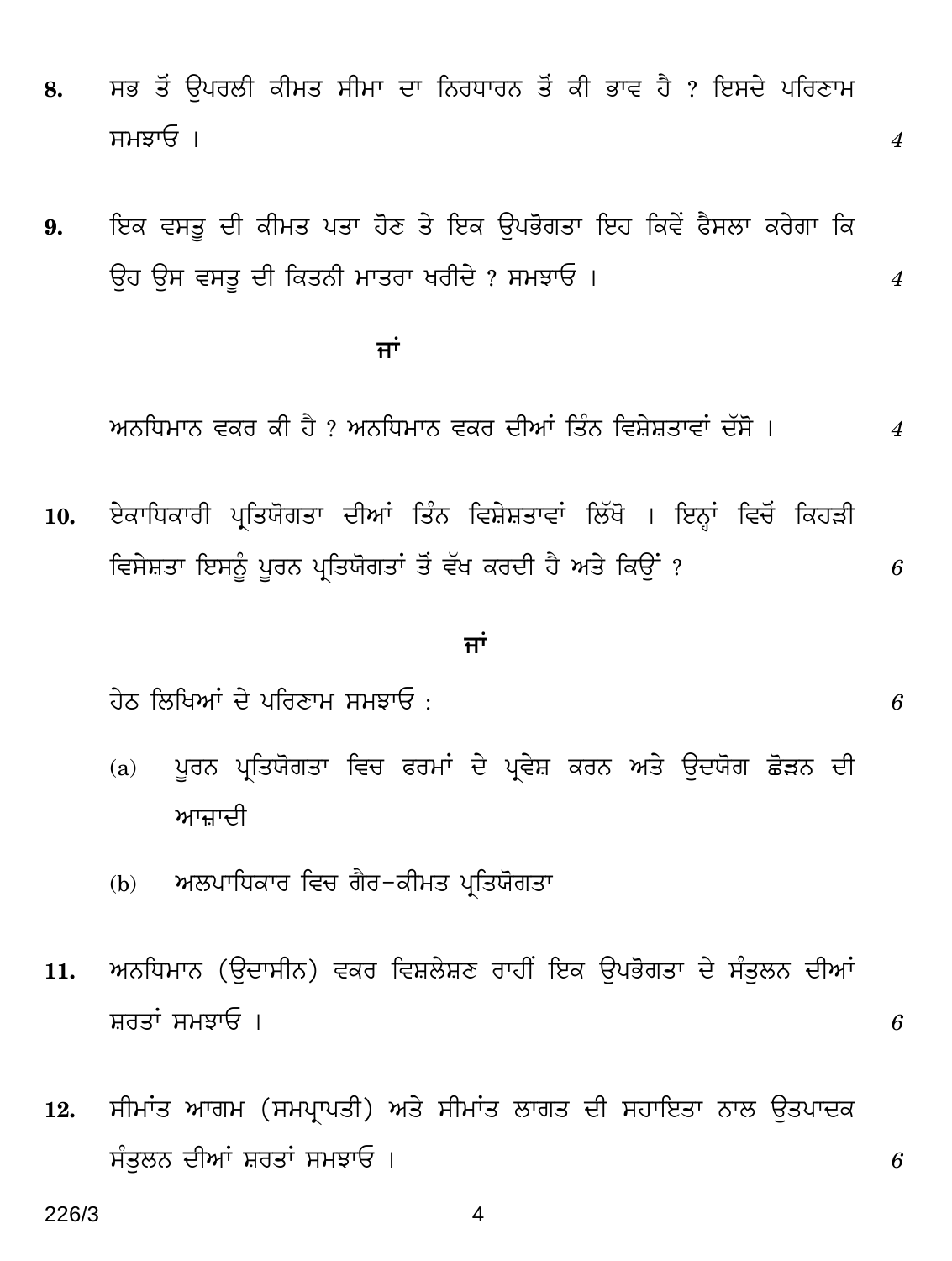5

226/3

- ਮਦਰਾ ਆਪਰਤੀ ਦੀ ਪਰਿਭਾਸ਼ਾ ਦਿਓ। 13.
- ਹੇਠ ਲਿਖਿਆਂ ਵਿਚੋਂ ਕਿਹੜਾ ਰਾਸ਼ਟਰੀ ਆਮਦਨ ਨੂੰ ਪ੍ਰਭਾਵਤ ਕਰਦਾ ਹੈ ? (ਸਹੀ ਵਿਕਲਪ  $14.$ ਚਣੋ)
	- ਵਸਤ ਅਤੇ ਸੇਵਾ ਕਰ  $(a)$
	- ਨਿਗਮ ਕਰ  $(b)$
	- ਆਰਥਿਕ ਸਹਾਇਤਾ  $\epsilon$
	- (d) ਉਪਰਲਿਆਂ ਵਿਚੋਂ ਕੋਈ ਵੀ ਨਹੀਂ
- ਉਪਭੋਗਤਾ ਵਕਰ ਮੂਲ ਬਿੰਦੂ ਤੋਂ ਸ਼ੁਰੂ ਕਿਉਂ ਨਹੀਂ ਹੰਦਾ ? 15.
- ਕੇਂਦਰੀ ਬੈਂਕ ਅਜੇਹਾ ਕਰਕੇ ਰਿਣ (ਉਧਾਰ) ਦੀ ਉਪਲਬਧੀ ਵਧਾ ਸਕਦਾ ਹੈ : (ਸਹੀ 16. ਵਿਕਲਪ ਚਣੋ)
	- ਪੁਨਰਖਰੀਦ ਦਰ (ਰੇਪੋ ਦਰ) ਵਧਾ ਕੇ  $(a)$
	- ਪਤਿਪਨਰ ਖਰੀਦ ਦਰ (ਰਿਵਰਸ ਰੇਪੋ ਦਰ) ਵਧਾ ਕੇ  $(b)$
	- ਸਰਕਾਰੀ ਪ੍ਰਤੀਭੂਤੀਆਂ ਖਰੀਦ ਕੇ  $(c)$
	- ਸਰਕਾਰੀ ਪ੍ਰਤੀਭੂਤੀਆਂ ਵੇਚ ਕੇ  $(d)$
- ਸਾਮਾਨਯ (nominal) ਆਮਦਨ ਪਤਾ ਹੋਣ ਤੇ ਅਸੀਂ ਵਾਸਤਵਿਕ ਆਮਦਨ ਕਿਵੇਂ ਪਤਾ 17. ਕਰ ਸਕਦੇ ਹਾਂ ? ਸਮਝਾਓ ।

ਜਾਂ

 $\mathfrak{z}$ 

**P.T.O.** 

 $\mathcal{I}_{\mathcal{L}}$ 

 $\mathcal{I}$ 

 $\mathcal{I}_{\mathcal{L}}$ 

 $\boldsymbol{\mathit{1}}$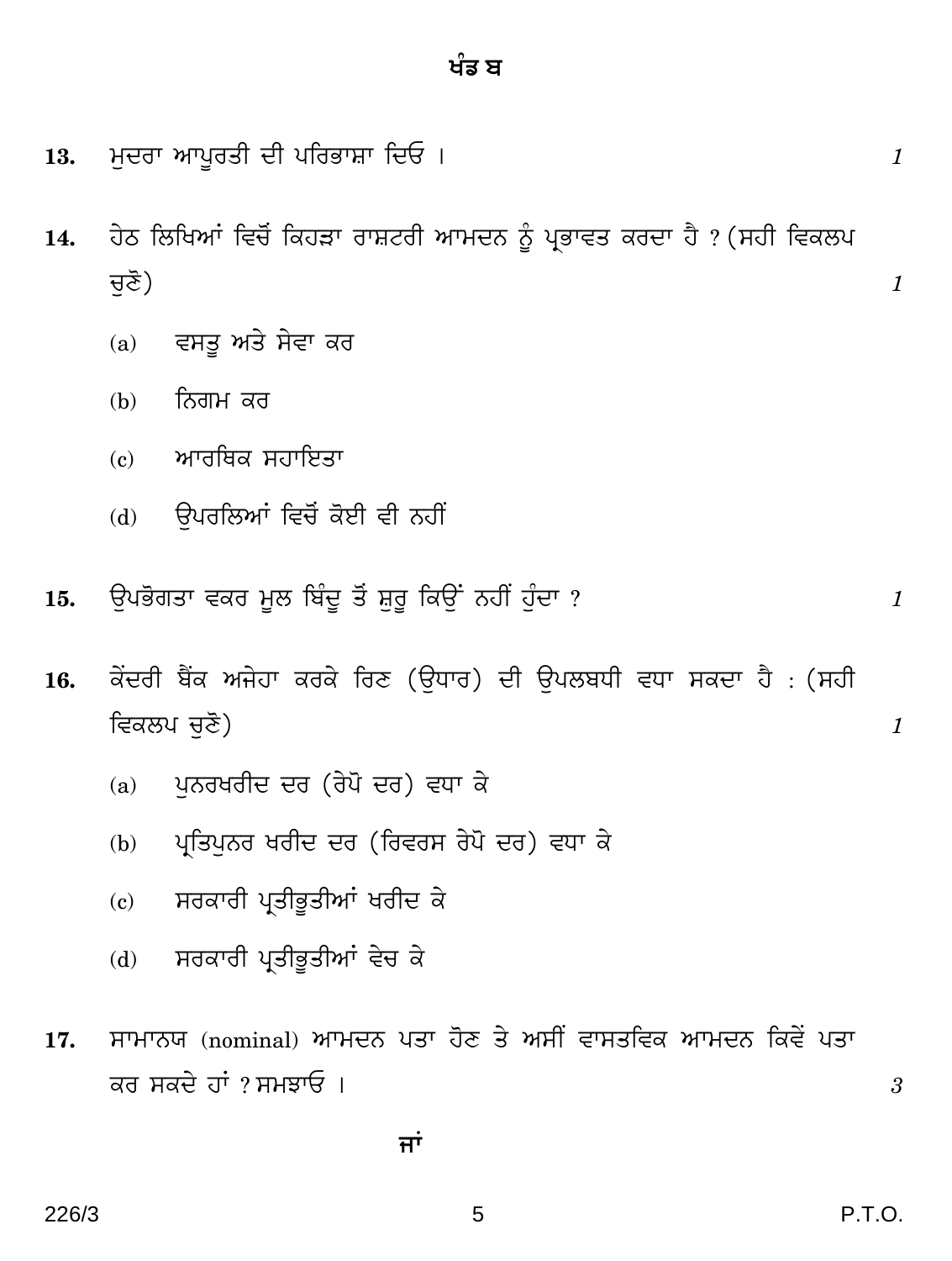ਹੇਨ ਲਿਖੀਆਂ ਵਿਚੋਂ ਕਿਹੜੀਆਂ ਅੰਤਿਮ ਵਸਤਾਂ ਹਨ ਅਤੇ ਕਿਹੜੀਆਂ ਮਧਵਰਤੀ ? ਕਾਰਨ ਦਿਓ ।

3

3

 $\overline{4}$ 

 $\overline{4}$ 

- ਚਾਹ ਦੀ ਦਕਾਨ ਤੇ ਦਧ ਦੀ ਖਰੀਦ  $(a)$
- ਸਕੂਲ ਰਾਹੀਂ ਬਸ ਦੀ ਖਰੀਦ  $(b)$
- ਸਕੂਲ ਕੈਨਟੀਨ ਵਿਚੋਂ ਵਿਦਿਆਰਥੀ ਰਾਹੀਂ ਜੂਸ ਦੀ ਖਰੀਦ  $\mathbf{c}$
- ਗੁਣਕ ਦੀ ਪਰਿਭਾਸ਼ਾ ਦਿਓ । ਸੀਮਾਂਤ ਉਪਭੋਗ ਪਰਵਿਰਤੀ ਅਤੇ ਗੁਣਕ ਦੇ ਦਰਮਿਆਨ 18. ਕੀ ਸੰਬੰਧ ਹੈ ? ਜੇਕਰ ਗਣਕ 4 ਹੈ ਤਾਂ ਸੀਮਾਂਤ ਉਪਭੋਗ ਪਰਵਿਰਤੀ ਦੇ ਮਲ ਦਾ ਲੇਖਾ ਕਰੋ ।
- ਮਦਾਸਫੀਤਿਕਾਰੀ ਅੰਤਰ ਤੋਂ ਕੀ ਭਾਵ ਹੈ ? ਇਸ ਨੂੰ ਘਟ ਕਰਨ ਦੇ ਤਿੰਨ ਉਪਾਅ ਦੱਸੋ । 19.  $\overline{4}$ ਜਾਂ

ਸਮਗਰ ਮੰਗ ਤੋਂ ਕੀ ਭਾਵ ਹੈ ? ਇਸਦੇ ਘਟਕ (ਅੰਗ) ਦੱਸੋ ।

- ਸੀਮਾਂਤ ਉਪਭੋਗ ਪਵਿਰਤੀ ਦਾ ਮੱਲ 0.6 ਹੈ ਅਤੇ ਅਰਥਵਿਵਸਥਾ ਦੀ ਮਢਲੀ ਆਮਦਨ 20. ₹ 100 ਕਰੋੜ ਹੈ । ਆਮਦਨ, ਉਪਭੋਗ ਅਤੇ ਬਚਤ ਦਰਸਾਂਦੇ ਹੋਏ ਇਕ ਸਾਰਣੀ ਬਣਾਓ । ਜੇਕਰ ਸਵਾਯਤ (ਸਵਾਧੀਨ) ਨਿਵੇਸ਼ ₹ 80 ਕਰੋੜ ਹੋਵੇ ਤਾਂ ਆਮਦਨ ਦਾ ਸੰਤਲਨ ਸਤਰ ਦਰਸਾਓ ।
- ਭਾਰਤੀ ਰਿਜ਼ਰਵ ਬੈਂਕ ਦੀ ''ਅੰਤਮ ਰਿਣਦਾਤਾ'' ਦੇ ਰੂਪ ਵਿਚ ਭੂਮਿਕਾ ਸਮਝਾਓ । 21.  $\overline{4}$
- ਵਿਨਿਮੇ ਦਰ ਦੇ ਵਾਧੇ ਨਾਲ ਪਏ ਰਾਸ਼ਟਰੀ ਆਮਦਨ ੳਪਰ ਪ੍ਰਭਾਵ ਸਮਝਾਓ । 22.  $(a)$ 6
	- ਭਗਤਾਨ ਸੰਤਲਨ ਵਿਚ 'ਘਾਟੇ' ਦੀ ਧਾਰਨਾ ਸਮਝਾਓ ।  $(b)$

226/3

6